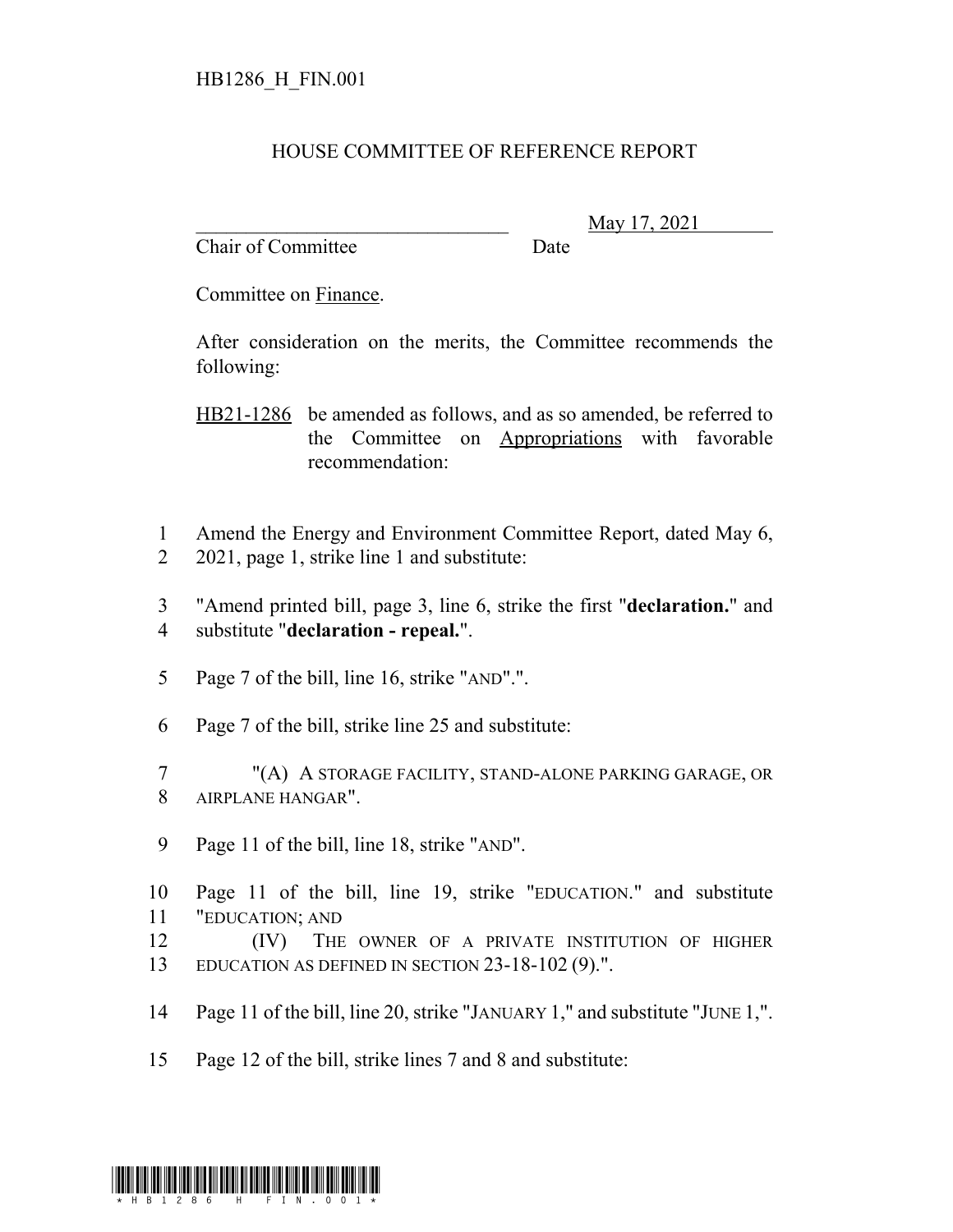"(II) PROVIDED TO THE OWNER WITHIN:

 (A) NINETY DAYS AFTER RECEIVING THE OWNER'S VALID WRITTEN 3 OR ELECTRONIC REQUEST IF THE REQUEST IS RECEIVED IN 2022;

 (B) THIRTY DAYS AFTER RECEIVING THE OWNER'S VALID WRITTEN OR ELECTRONIC REQUEST IF THE REQUEST IS RECEIVED IN 2023 OR LATER;".

Page 12 of the bill, line 15, strike "AND".

 Page 12 of the bill, line 18, strike "BUILDING." and substitute "BUILDING; AND

 (VI) IF THE QUALIFYING UTILITY IS AN INVESTOR-OWNED UTILITY, PROVIDED IN ACCORDANCE WITH THE PUBLIC UTILITIES COMMISSION'S RULES CONCERNING CUSTOMER DATA AND PERSONALLY IDENTIFYING INFORMATION.".

Page 13 of the bill, line 14, strike "OR".

 Page 13 of the bill, line 23, strike "RENEWAL." and substitute "RENEWAL; OR

 (V) THE COVERED BUILDING HAS FOUR OR MORE UTILITY CUSTOMERS, IS NOT LOCATED WITHIN A QUALIFYING UTILITY'S SERVICE TERRITORY, AND IS UNABLE TO GET AGGREGATED DATA FROM THE UTILITY

- 20 THAT SERVES THE COVERED BUILDING.".
- Page 1 of the report, after line 8 insert:
- 22 "Page 16 of the bill, line 12, strike " $(10)$ " and substitute " $(11)$ ".".

Page 19 of the bill, line 3, strike "COMPARED." and substitute "COMPARED

IF ENERGY-USE DATA FOR THE SUBSTITUTE YEAR IS AVAILABLE FROM THE

- QUALIFYING UTILITY.".
- Page 2 of the report, after line 1 insert:
- "Page 19 of the bill, line 12, strike "(10)" and substitute "(11)".".
- Page 2 of the report, strike lines 9 through 34.
- Page 3 of the report, strike lines 1 through 28 and substitute:

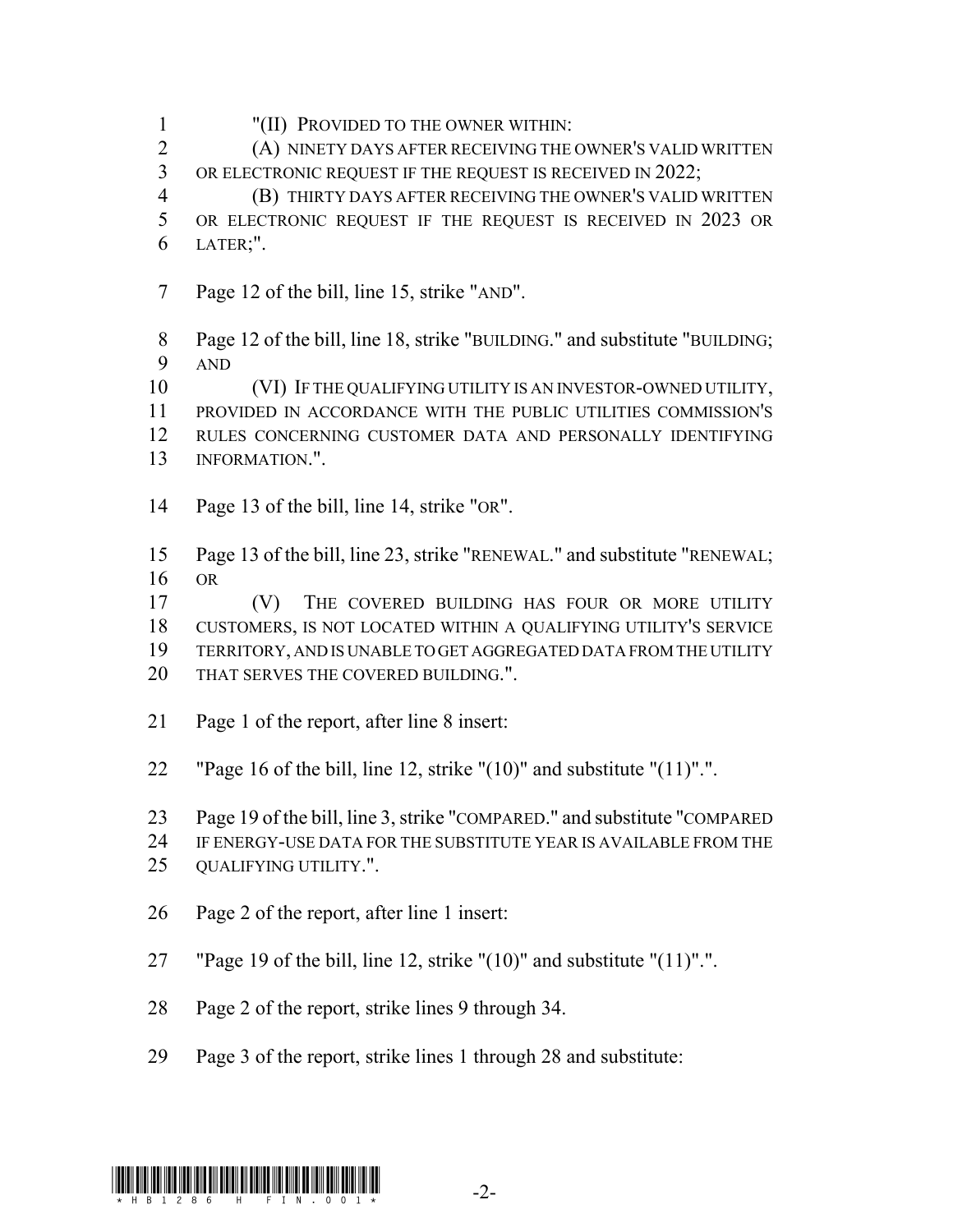""(10) **Task force recommendations for implementation - repeal.** (a) (I) NO LATER THAN OCTOBER 1, 2021, THE DIRECTOR OF THE OFFICE SHALL APPOINT AND CONVENE A TASK FORCE TO DEVELOP AND PROVIDE RECOMMENDATIONS TO THE COMMISSION, THE GENERAL ASSEMBLY, AND THE GOVERNOR ON MODIFICATIONS TO THE PERFORMANCE STANDARDS FOR COVERED BUILDINGS SET FORTH IN SUBSECTION (8) OF THIS SECTION.ANY RECOMMENDATIONS MUST BE APPROVED BY AT LEAST TWO-THIRDS OF THE MEMBERS APPOINTED TO THE TASK FORCE.

 (II) THE TASK FORCE MAY DEVELOP RECOMMENDATIONS REGARDING THE RULES THAT THE COMMISSION MAY PROMULGATE:

 (A) PURSUANT TO SUBSECTION (11)(a) OF THIS SECTION, FOR MODIFICATIONS TO THE PERFORMANCE STANDARDS FOR PERFORMANCE YEAR 2026 IF THE PERFORMANCE STANDARDS WOULD ACHIEVE A REDUCTION IN CARBON DIOXIDE EMISSIONS FROM THE PERFORMANCE STANDARDS SET FORTH IN SUBSECTION (8) OF THIS SECTION;

 (B) PURSUANT TO SUBSECTION (11)(b) OF THIS SECTION, FOR PERFORMANCE STANDARDS FOR PERFORMANCE YEAR 2031 AND BEYOND IF THE RECOMMENDATIONS WOULD ALIGN WITH THE GREENHOUSE-GAS-EMISSION-REDUCTION TARGETS SET FORTH IN SECTION  $25 - 7 - 102$  (2)(g).

 (III) ADDITIONALLY, THE TASK FORCE MAY CONSIDER MAKING RECOMMENDATIONS RELATED TO:

 (A) WORKFORCE AVAILABILITY AND DEVELOPMENT RELATED TO BUILDING ENERGY PERFORMANCE;

 (B) FINANCIAL AND NONFINANCIAL COSTS AND BENEFITS OF UPGRADED BUILDING ENERGY PERFORMANCE;

 (C) AVAILABILITY OF PROGRAMS, TECHNICAL ASSISTANCE, AND INCENTIVES TO SUPPORT BUILDING OWNERS, UTILITIES, AND LOCAL GOVERNMENTS; AND

 (D) OPPORTUNITIES TO IMPROVE COMMERCIAL BUILDING ENERGY USE IN COLORADO.

 (IV) IN DEVELOPING ITS RECOMMENDATIONS, THE TASK FORCE MAY CONSIDER:

 (A) BENCHMARKING DATA REPORTED PURSUANT TO SUBSECTION (3) OF THIS SECTION;

 (B) BENCHMARKING DATA FROM COMMUNITIES THAT ARE CURRENTLY CONDUCTING COMMERCIAL BUILDING BENCHMARKING;

 (C) ANY OTHER PUBLICLY AVAILABLE BUILDING BENCHMARKING DATA THROUGH WHICH BENCHMARKING IS REPORTED TO A BUILDING BENCHMARKING PROGRAM IN COLORADO; AND

(D) ANY OTHER INFORMATION THAT THE OFFICE DETERMINES IS

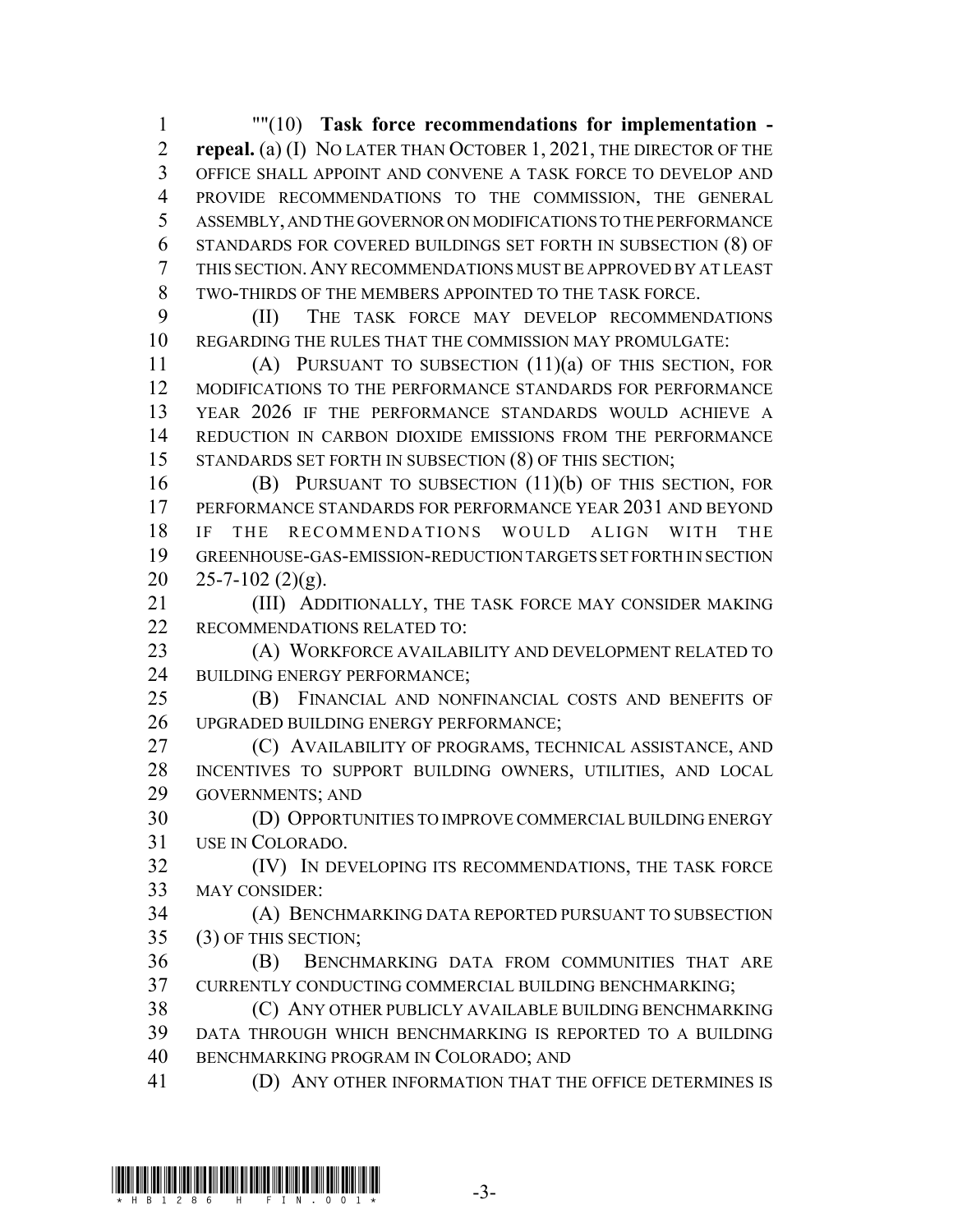AVAILABLE REGARDING ENERGY USE IN COMMERCIAL BUILDINGS IN COLORADO.

 (b) (I) IF AT LEAST TWO-THIRDS OF THE MEMBERS APPOINTED TO THE TASK FORCE AGREE ON RECOMMENDATIONS PURSUANT TO 5 SUBSECTION  $(10)(a)(II)(A)$  OF THIS SECTION, AND THE DIRECTOR OF THE OFFICE IN CONSULTATION WITH THE COMMISSION DETERMINES THAT THE RECOMMENDATIONS MEET THE CARBON DIOXIDE REDUCTION 8 REQUIREMENT SET FORTH IN SUBSECTION  $(10)(a)(II)(A)$  OF THIS SECTION, THE DIVISION SHALL, ON OR BEFORE JULY 1, 2023, REQUEST THAT THE COMMISSION, PURSUANT TO SUBSECTION (11)(a) OF THIS SECTION, PUBLISH A NOTICE OF PROPOSED RULE-MAKING TO ADOPT RULES TO IMPLEMENT 12 THE TASK FORCE'S RECOMMENDATIONS.

 (II) IF TWO-THIRDS OF THE MEMBERS OF THE TASK FORCE CANNOT AGREE ON RECOMMENDATIONS OR IF THE DIRECTOR OF THE OFFICE IN CONSULTATION WITH THE COMMISSION DETERMINES THAT THE TASK FORCE'S RECOMMENDATIONS WOULD NOT MEET THE CARBON DIOXIDE 17 REDUCTION REQUIREMENT SET FORTH IN SUBSECTION  $(10)(a)(II)(A)$  OF THIS SECTION, THE PERFORMANCE STANDARDS SET FORTH IN SUBSECTION (8) OF THIS SECTION CONTINUE IN EFFECT UNTIL THE COMMISSION, 20 PURSUANT TO SUBSECTION (11)(b) OF THIS SECTION, ADOPTS ANY RULES MODIFYING THE PERFORMANCE STANDARDS.

22 (c) ON OR BEFORE OCTOBER 1, 2022, THE TASK FORCE SHALL DELIVER TO THE DIRECTOR OF THE OFFICE ANY INTERIM RECOMMENDATIONS DEVELOPED. ON OR BEFORE JANUARY 1, 2023, THE TASK FORCE SHALL DELIVER TO THE DIRECTOR OF THE OFFICE ANY FINAL RECOMMENDATIONS DEVELOPED. THE DIRECTOR OF THE OFFICE SHALL SEND COPIES OF THE TASK FORCE'S FINAL RECOMMENDATIONS TO THE COMMISSION, THE GENERAL ASSEMBLY, AND THE GOVERNOR.

29 (d) THE TASK FORCE CONSISTS OF THE FOLLOWING MEMBERS:

30 (I) THE DIRECTOR OF THE OFFICE OR THE DIRECTOR'S DESIGNEE;

(II) THE DIRECTOR OF THE DIVISION OR THE DIRECTOR'S DESIGNEE;

 (III) TWO MEMBERS WHO ARE OWNERS OF COVERED BUILDINGS OR WHO REPRESENT OWNERS OF COVERED BUILDINGS, WITH ONE REPRESENTING OWNERS OF COMMERCIAL BUILDINGS AND ONE REPRESENTING OWNERS OF MULTIFAMILY RESIDENTIAL BUILDINGS;

 (IV) TWO MEMBERS WHO HAVE DIRECT EXPERIENCE IN, OR ARE MEMBERS OF ORGANIZATIONS REPRESENTING WORKERS IN, MECHANICAL, PLUMBING, OR ELECTRICAL WORK;

 (V) ONE MEMBER REPRESENTING ARCHITECTS, PROFESSIONAL ENGINEERS WITH EXPERIENCE WORKING ON SYSTEMS FOR BUILDINGS, OR OTHER DESIGN PROFESSIONALS;

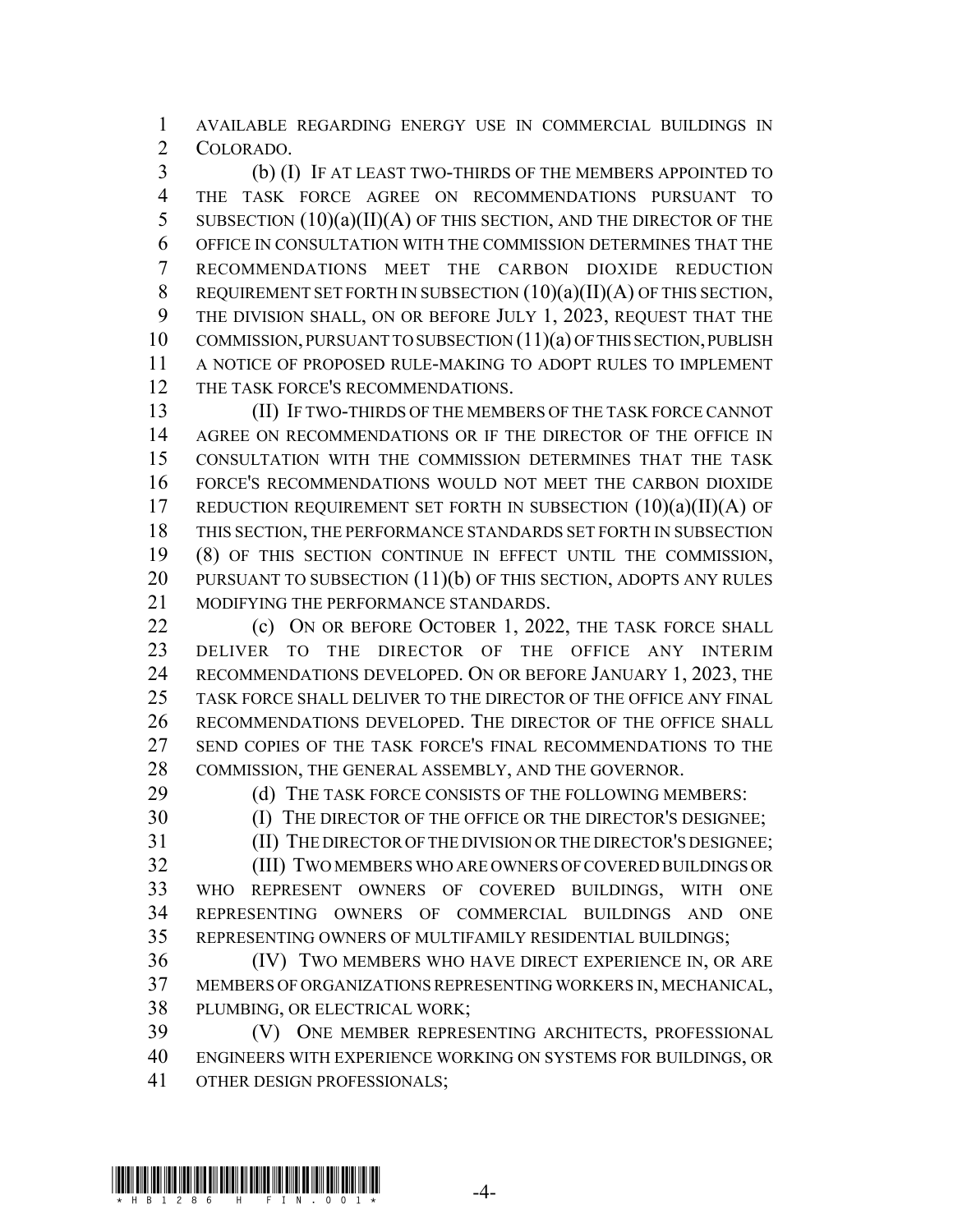(VI) ONE MEMBER REPRESENTING DEVELOPERS, CONSTRUCTION ORGANIZATIONS, OR BUILDING CONTRACTORS;

 (VII) ONE MEMBER REPRESENTING AN ELECTRIC UTILITY, A GAS 4 UTILITY, OR A COMBINED ELECTRIC AND GAS UTILITY;

 (VIII) TWO MEMBERS OF ENVIRONMENTAL CONSERVATION OR ENVIRONMENTAL JUSTICE GROUPS WITH EXPERIENCE IN ENERGY EFFICIENCY OR THE BUILT ENVIRONMENT;

8 (IX) ONE MEMBER FROM A LOCAL GOVERNMENT THAT HAS ENACTED OR ADOPTED A BENCHMARKING OR BUILDING ENERGY PERFORMANCE ORDINANCE OR RESOLUTION;

11 (X) ONE MEMBER FROM A LOCAL GOVERNMENT THAT HAS NOT ENACTED OR ADOPTED A BENCHMARKING OR BUILDING ENERGY PERFORMANCE ORDINANCE OR RESOLUTION; AND

 (XI) TWO MEMBERS WITH RELEVANT BUILDING PERFORMANCE EXPERTISE, AS DETERMINED BY THE DIRECTOR OF THE OFFICE.

(e) THIS SUBSECTION (10) IS REPEALED, EFFECTIVE JULY 1, 2025.

 (11) **Performance standard rules.** (a) ON OR BEFORE JANUARY 1, 2024, IF THE DIVISION, PURSUANT TO SUBSECTION (10)(b) OF THIS SECTION, REQUESTS THAT THE COMMISSION PUBLISH A NOTICE OF PROPOSED RULE-MAKING TO ADOPT RULES TO IMPLEMENT RECOMMENDATIONS OF THE TASK FORCE, THE COMMISSION MAY ENGAGE IN SUCH A RULE-MAKING PROCEEDING TO MODIFY THE PERFORMANCE 23 STANDARDS FOR PERFORMANCE YEAR 2026.

(b) ON OR AFTER DECEMBER".".

Page 3 of the report, after line 29 insert:

 "Page 21 of the bill, line 16, strike "SECTION" and substitute "SECTION, OR ANY MODIFIED PERFORMANCE STANDARDS SET FORTH IN RULES THAT THE 28 COMMISSION PROMULGATES PURSUANT TO SUBSECTION (11)(a) OF THIS SECTION,".".

- Page 3 of the report, after line 31 insert:
- "Page 22 of the bill, line 1, strike "(10)" and substitute "(11)".
- Page 22 of the bill, line 19, strike "(10)." and substitute "(11).".
- Page 22 of the bill, line 27, strike "(11)" and substitute "(12)".".
- Page 24 of the bill, strike lines 5 and 6 and substitute "ADMINISTERING